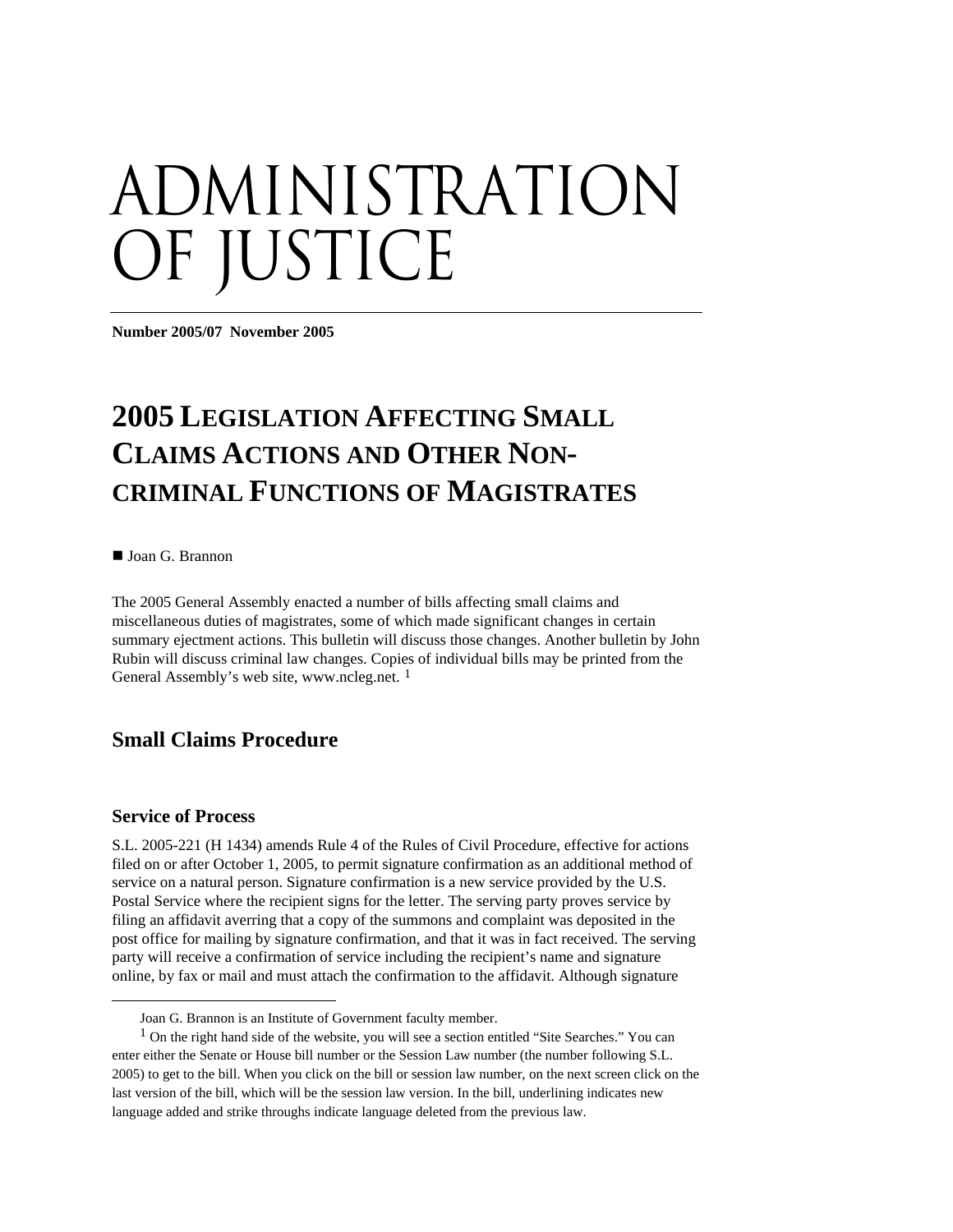service costs less than certified mail, it is available only with a letter sent by priority mail or first class mailing of a parcel. Therefore, signature confirmation may not be less expensive than certified mail, return receipt requested, but may be used because the plaintiff can confirm service quicker.

The only time signature confirmation may be used in small claims court is for actions to enforce motor vehicle liens, which authorizes service of process under Rule 4. For most small claims cases, G.S. 7A-217 governs service of process. It authorizes service only by having the sheriff deliver a copy of the summons and complaint to the defendant or leaving it at the defendant's dwelling with a person of suitable age and discretion; by registered or certified mail, return receipt requested; by defendant's written acceptance of service; or in summary ejectment cases by posting and first class mail. The statute also provides that jurisdiction over a defendant in small claims court may be established by the defendant's voluntary appearance. Therefore in most small claims cases, service by signature confirmation or service by depositing with a designate delivery service (another form of service authorized in 2001) are not allowable methods of service of the summons and complaint.

#### **Counterclaims**

<span id="page-1-0"></span>G.S. 7A-219 provides that counterclaims, which would make the amount in controversy exceed the jurisdictional amount for small claims cases, are not permissible in a small claims action. The statute then provides: "No determination of fact or law in an assigned small claim action estops a party thereto in any subsequent action, which, except for this section, might have been asserted under the Code of Civil Procedure as a counterclaim in the small claims action." Questions have been raised as to whether a defendant must file in the small claims action a compulsory counterclaim that falls within the jurisdictional amount of small claims court and whether a compulsory counterclaim that exceeds the jurisdictional amount must be raised on appeal of the case to district court. The Court of Appeals in *Fickley v. Greystone Enterprises, Inc.,* 140 N.C. App. 258 (2000) held that a defendant would lose the right to assert a compulsory counterclaim for more than the small claims jurisdictional amount if the defendant did not appeal the small claims action and raise the counterclaim in district court.

S.L. 2005-423 (S 1029) (hereinafter Chapter 423) clarifies the issue by providing that defendant's failure to file a counterclaim in a small claims action or to

appeal a small claim judgment to district court does not bar the defendant from filing the claim as a separate action. The bill provides that this provision "becomes effective October 1, 2005," which raises an issue about how it applies to pending cases. Probably the best reading of the statute is a broad one, allowing separate actions to be filed in cases which were not final before October 1, 2005.

If a compulsory counterclaim is filed as a separate action, the language in G.S. 7A-219—"no determination of fact or law in an assigned small claim action estops a party thereto in any subsequent action ..."—bars a defense of collateral estoppel.<sup>[2](#page-1-0)</sup>

# **Landlord Tenant Issues**

#### **Summary Ejectment**

#### *Judgment on the Pleadings*

Chapter 423 makes a major change in procedure in one type of summary ejectment judgment. General small claims law provides that failure to file a written answer constitutes a general denial, which means that the plaintiff must offer sufficient evidence to prove by a preponderance of the evidence that plaintiff is entitled to a judgment. The summary ejectment law provides that the magistrate shall give judgment for possession if the plaintiff proves the case by a preponderance of the evidence or the defendant admits the allegations of the complaint. Chapter 423 amends G.S. 42-30, effective October 1, 2005, to provide that the

<sup>2</sup> "Collateral estoppel applies when:  $(1)$  a prior suit result[ed] in a final judgment on the merits; (2) identical issues [were] involved; (3) the issue was actually litigated in the prior suit and necessary to the judgment; and (4) the issue was actually determined.' In determining what issues were actually litigated or decided by the earlier judgment, the court in the second proceeding is free to go beyond the judgment roll, and may examine the pleadings and the evidence [if any] in the prior action." Youse v. Duke Energy Corp. \_\_\_\_ N.C. App. \_\_\_\_, 614 S.E.2d 396 (2005). For example, X files an action in small claims court asserting Y was negligent in damaging A's car in an automobile accident. X wins and Y does not appeal or appeals and loses in district court. Y later files an action against X, alleging that X was negligent in causing the accident. Except for the language in the statute, X could assert the earlier finding of Y's negligence as finding of contributory negligence in Y's lawsuit, which would be a bar to the award of damages in Y's lawsuit.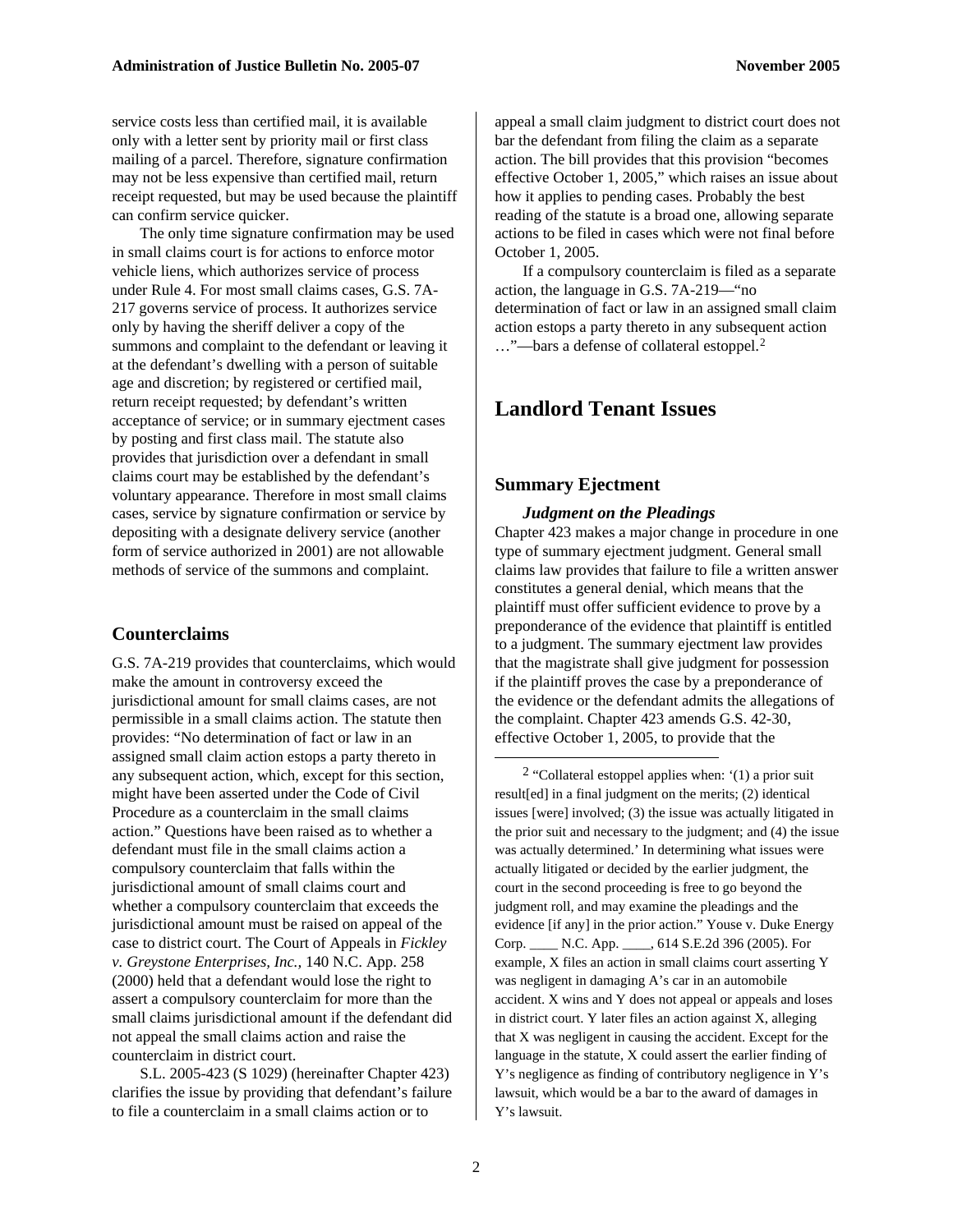magistrate shall give judgment for possession based solely on the filed pleadings if the following four qualifications are met:

- The pleadings allege defendant's failure to pay rent as a breach of the lease for which reentry is allowed (block number 3 under #3 on AOC-CVM-201, Complaint in Summary Ejectment);
- The defendant has not filed an answer;
- The defendant fails to appear on the day of court; and
- The plaintiff requests, in open court, a judgment based on the pleadings.

In that case, the magistrate must give judgment for possession without asking the plaintiff to offer any evidence. If the plaintiff is seeking possession based on failure to pay rent (first block under #3 on complaint form), holding over after the end of the lease ( second block) or criminal activity (fourth block), this new law does not apply. Under oath, plaintiff must prove that he or she is entitled to a judgment for possession. The same is true is plaintiff is seeking possession for breach of a condition of the lease for which reentry is specified based on a condition other than failure to pay rent.

If the plaintiff also is seeking monetary damages for back rent or physical damage to the property in an action based on defendant's failure to pay rent as a breach of the lease for which reentry is allowed, the plaintiff must prove by a preponderance of the evidence any monetary damages that are due. Only the possession part of the judgment is granted without evidence.

#### *Notice to Terminate Lease of Mobile Home Space*

<span id="page-2-0"></span>G.S. 42-14 specifies the time by which a landlord or tenant must give notice to terminate a periodic tenancy at the end of the term if the lease does not provide a specific time for termination. Under that provision if the lease is for the rental of a mobile home space, the landlord or tenant who wishes to end the periodic tenancy at the end of a term must give at least 30 days notice before the end of the term that the lease terminates at the end of that term. Thus, if the tenant rents a mobile home space month-to-month, with the term beginning on the  $15<sup>th</sup>$  of the month and if the landlord wishes to terminate the lease at the end of the term in January, the landlord must give notice to the tenant by December  $15<sup>th</sup>$  that the lease will terminate on January  $15<sup>th</sup>$ . If the tenant remains on the premises after January 15, the landlord may bring a summary ejectment action based on holding over after the end of the term. S.L. 2005-291 (H 1243) lengthens the time

of the notice from thirty to sixty days before the end of the term and applies to notices to quit given on or after January 1, 2006.

The 60-day notice (30-day before January 1, 2006) applies only to the notice necessary to terminate a periodic tenancy at the end of the term. It does not require a landlord to wait longer than 10 days after demanding past due rent before bringing an action on the basis of "failure to pay rent." Nor does it require a landlord renting a mobile home space to wait any period beyond the breach before filing an action based on breach of a condition for which re-entry is specified. Nor does it give a tenant who rents a mobile home space 60 days to remove the mobile home after a judgment for possession is entered in a summary ejectment case.

#### *Bond to Stay Execution of Summary Ejectment Judgment on Appeal*

G.S. 42-34 requires the tenant to post a bond to stay execution of a summary ejectment judgment for possession if the tenant appeals the case and wishes to remain on the premises until the case is decided by the district court. Chapter 423

First, it makes it clear that the tenant's undertaking to pay into the clerk's office the contract rent as it becomes due during the time the case is on appeal applies to the "tenant's share" of the contract rent. Thus, in cases in which the tenant is receiving housing assistance, for example Section 8 or public housing, the tenant must pay into the clerk's office only the share of the rent he or she is obligated to pay, not the full amount of the contract rent, which is paid partially by a federal or other agency.

Second, as part of the bond to stay execution the tenant also must pay in cash the amount of undisputed rent in arrears to the clerk. The magistrate is required to determine the amount of undisputed rent in arrears in the summary ejectment judgment so that the clerk will know what amount to assess the tenant. The new law specifies that the magistrate must base that determination on the available evidence presented to the magistrate or the amounts listed on the complaint.<sup>[3](#page-2-0)</sup>

Third, if the landlord or tenant requests a hearing before the clerk to modify the terms of the

<sup>&</sup>lt;sup>3</sup> The statute specifies that it applies to situations where a judgment on the pleadings is authorized. However, the same concerns arise in other summary ejectment actions when the plaintiff has filed an action for possession only and monetary damages are not an issue in the case. The magistrate must either inquire of the plaintiff about the back rent owed or relied on the complaint to determine the amount of rent in arrears.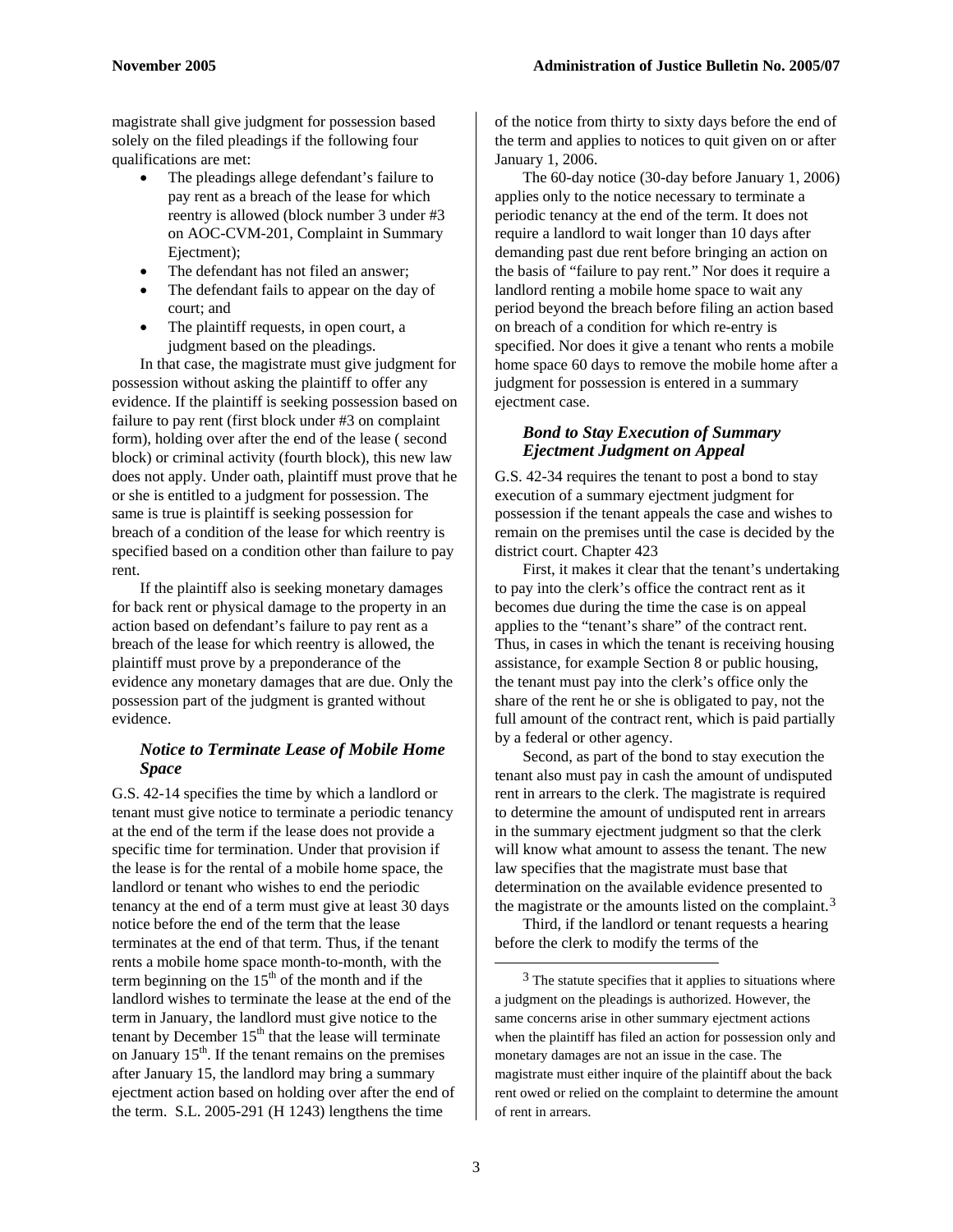undertaking, the clerk must hold the hearing within ten calendar days.

#### **Tenants Who Are Victims Domestic Violence, Sexual Assault or Stalking**

S.L. 2005-423 (S 1029) adds three new statutes dealing with rights of tenants or household members who are victims of domestic violence, sexual assault or stalking (protected tenants). These statutes apply to leases entered into or renewed on or after October 1, 2005.

#### *Change Locks*

The new law adopts procedures for victims of domestic violence, sexual assault or stalking to have the locks changed on their rented residential premises. The cost of changing the locks is borne by the tenant.

If the perpetrator is not a tenant in the same dwelling, the protected tenant may request the landlord to change the locks upon giving written or oral notice of his or her status as a protected tenant. The tenant need not provide documentation of the domestic violence, assault or stalking. The landlord must change the locks or give the tenant permission to change them within 48 hours. If the landlord fails to act within the required time, the tenant may change the locks without the landlord's permission, but must give a key to the new locks to the landlord within 48 hours of changing the locks. The statute does not specify what happens if the tenant changes the locks but does not give a key to the landlord. Presumably, a landlord could make that a condition in a lease with a right of re-entry clause and then evict for failure to provide the keys. Also the landlord could hire a locksmith to make a key and require the tenant to reimburse the landlord for the cost.[4](#page-3-0)

If the perpetrator is a tenant in the same dwelling unit as the protected tenant, the protected tenant may request that the landlord change the locks to keep the perpetrator out. The tenant must provide the landlord with a copy of an order issued by a court that orders the perpetrator to stay away from the dwelling unit. The statute is not specific on what constitutes an order of the court. It probably includes a regular or ex parte<sup>[5](#page-3-1)</sup> domestic violence protective order or no contact order.

It would include a suspended sentence in a criminal case in which the court orders the defendant to stay away from the dwelling unit. What is least clear is whether it includes a pretrial release order that requires the defendant to stay away from the dwelling unit. It could be argued that an order is one that could be enforced by contempt and therefore a pretrial release order would not qualify. On the other hand since the underlying policy is to protect the victim of domestic violence, sexual assault or stalking, protection may be most necessary soon after a criminal offense against the victim has occurred. The landlord must change the locks or give the tenant permission to change the locks within 72 hours after receipt of the request, and if the landlord fails to act, the tenant may change the locks without permission but must give a key to the landlord within 48 hours after changing the locks. The landlord has no duty to allow the perpetrator access to the dwelling unit unless that court order allows the perpetrator to return to the dwelling to retrieve personal belongings and has no duty to provide keys to the perpetrator. The landlord is not liable for civil damages to a perpetrator excluded from the dwelling unit for loss of use of the dwelling or for loss of use or damage to the perpetrator's personal property. A perpetrator who has been excluded from the dwelling remains liable under the lease with any other tenant for rent or damages to the dwelling unit.

#### *Terminate Lease*

Chapter 423 allows a protected tenant to terminate his or her rental agreement by providing the landlord with a written notice of termination to be effective on a date that is at least 30 days after the landlord's receipt of the notice. The tenant must include with the notice a copy of a valid regular (not ex parte) order of protection issued under General Statutes Chapters 50B or 50C, a criminal order that restrains a person from contact with a protected tenant, or a valid Address Confidentiality Program card issued pursuant to G.S. 15C-4 5 to the victim. Unlike the statute about changing locks, this provision, found in the same bill, specifically excludes ex parte orders. It does not define what is meant by "criminal order that restrains a person from contact with a protected tenant." However, the fact that it does not cover ex parte domestic violence or no contact orders under 50B and 50C would indicate that criminal order means as part of a suspended sentence after conviction and not a pretrial release order.

If the protected tenant is a victim of domestic violence or sexual assault, the tenant must attach a copy of a safety plan to the notice to terminate. The safety plan must be provided by a domestic violence or sexual assault program, must be dated during the term

<span id="page-3-0"></span> <sup>4</sup> Another possibility that is unlikely to be followed would be for the landlord to file a district court action to require tenant to give the landlord a key.

<span id="page-3-1"></span><sup>5</sup> Another section in Chapter 423 allowing victims to terminate residential leases specifically excludes ex parte orders, which is some indication that this statute is intended to cover ex parte orders.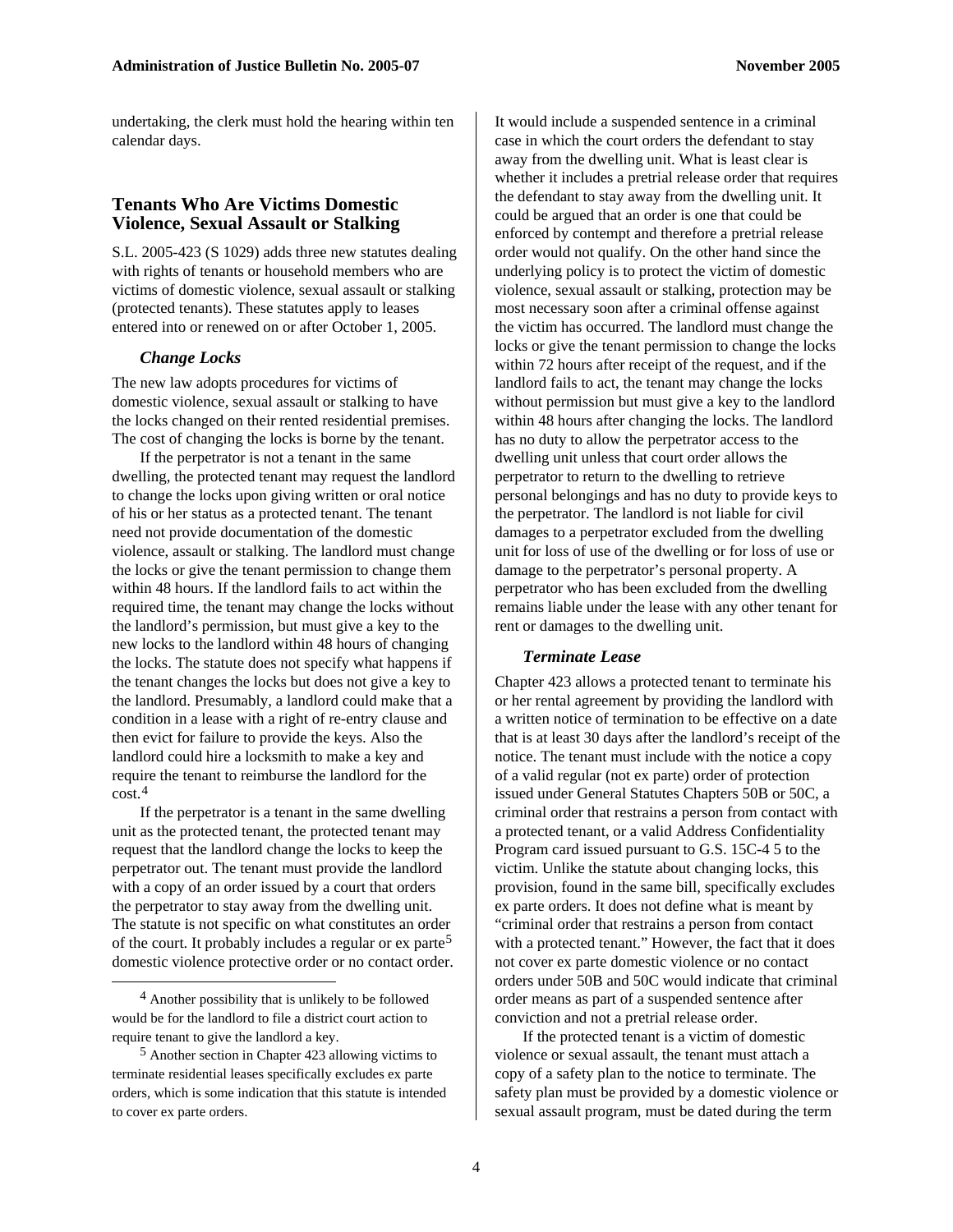of the tenancy to be terminated, and must recommend relocation of the protected tenant. The tenant is liable for the rent due under the rental agreement prorated to the effective date of the termination but is not liable for any rent thereafter or fees for early termination. If there are other tenants residing in the dwelling unit besides the protected tenant, the tenancy continues for those tenants. A perpetrator who has been excluded from the dwelling unit under a court order remains liable under the lease with any other tenant of the dwelling unit for rent or damages to the dwelling unit.

#### *Retaliation Prohibited*

Chapter 423 also prohibits a landlord from terminating a tenancy, failing to renew a tenancy, refusing to enter into a rental agreement, or otherwise retaliating in the rental of a dwelling based substantially on the status of the tenant, applicant, or a household member as a victim of domestic violence, sexual assault, or stalking or based on the tenant or applicant having lawfully terminated a lease because of the domestic violence, sexual assault or stalking. The landlord may be provided court or federal agency records or files; documentation from a domestic violence or sexual assault program; or documentation from a religious, medical or other professional as evidence of domestic violence, sexual assault or stalking: law enforcement. The tenant might raise this statute as an affirmative defense in an action to evict the tenant or might bring an action to recover actual damages for breach of the statute.

#### **Termination of Lease by Member of Military**

<span id="page-4-1"></span><span id="page-4-0"></span>G.S. 42-45 sets out a procedure for members of the United States Armed Forces who are required to move because of a permanent change of station orders or premature discharge from the military to terminate a residential lease. S.L. 2005-445 (S 1117) grants the same right to members of the United States Armed Forces who are deployed with a military unit for a period of at least ninety days. The soldier who wishes to terminate a lease must give written notice of termination to the landlord and must attach to the notice a copy of the official military orders or a written verification signed by the member's commanding officer. The termination is effective thirty days after the next rental payment is due or forty-five days after

the landlord's receipt of the notice of termination, whichever is shorter. <sup>[6](#page-4-0)</sup>

The liquidated damages provision in the statute applies to deployed personnel as well as relocated personnel. If the tenant has completed less than six months of the tenancy as of the date of termination and the landlord has suffered actual damages due to loss of the tenancy, the landlord may assess liquidated damages equal to one month's rent.<sup>[7](#page-4-1)</sup> If the tenant has completed at least six months but less than nine months of the tenancy as of the effective date of the termination, the landlord may impose damages equal to one-half month's rent.

The provision applies to rental agreements entered into or renewed on or after September 28, 2005.

# **Miscellaneous Small Claims Matters**

# **Motor Vehicle Repair Act**

The North Carolina Motor Vehicle Repair Act, Article 15B of G.S. Chapter 20, requires motor vehicle repair shops to give written estimates for any repair work the cost of which will exceed \$350. S.L. 2005-304 (H 1299) defines the term "cost of repair work" in determining whether the \$350 threshold has been met. It consists of the cost of parts and labor necessary for the repair work; any charges for necessary diagnostic work and teardown; taxes, any repair shop supplies or overhead and any other extra services that are incidental to the repair work. The act applies to repair estimates made on or after October 1, 2005.

## **Retail Installment Sales Act**

The Retail Installment Sales Act, Chapter 25A of the General Statutes, governs consumer credit sales

 6 The statute assumes that there is a lease for a definite period of time of at least one year. If the tenant has a monthto-month or week-to-week periodic tenancy, the tenant need not use this statute because the tenant can end that tenancy by giving notice at least seven days before the end of the month or two days before the end of the week, and leave after the end of that term without any penalty. However, if the tenant is leasing a mobile home space, rather than giving 60 days notice to terminate under the general law, the tenant can use this statute to terminate the periodic tenancy earlier than allowed under the general law.

7 See footnote 6.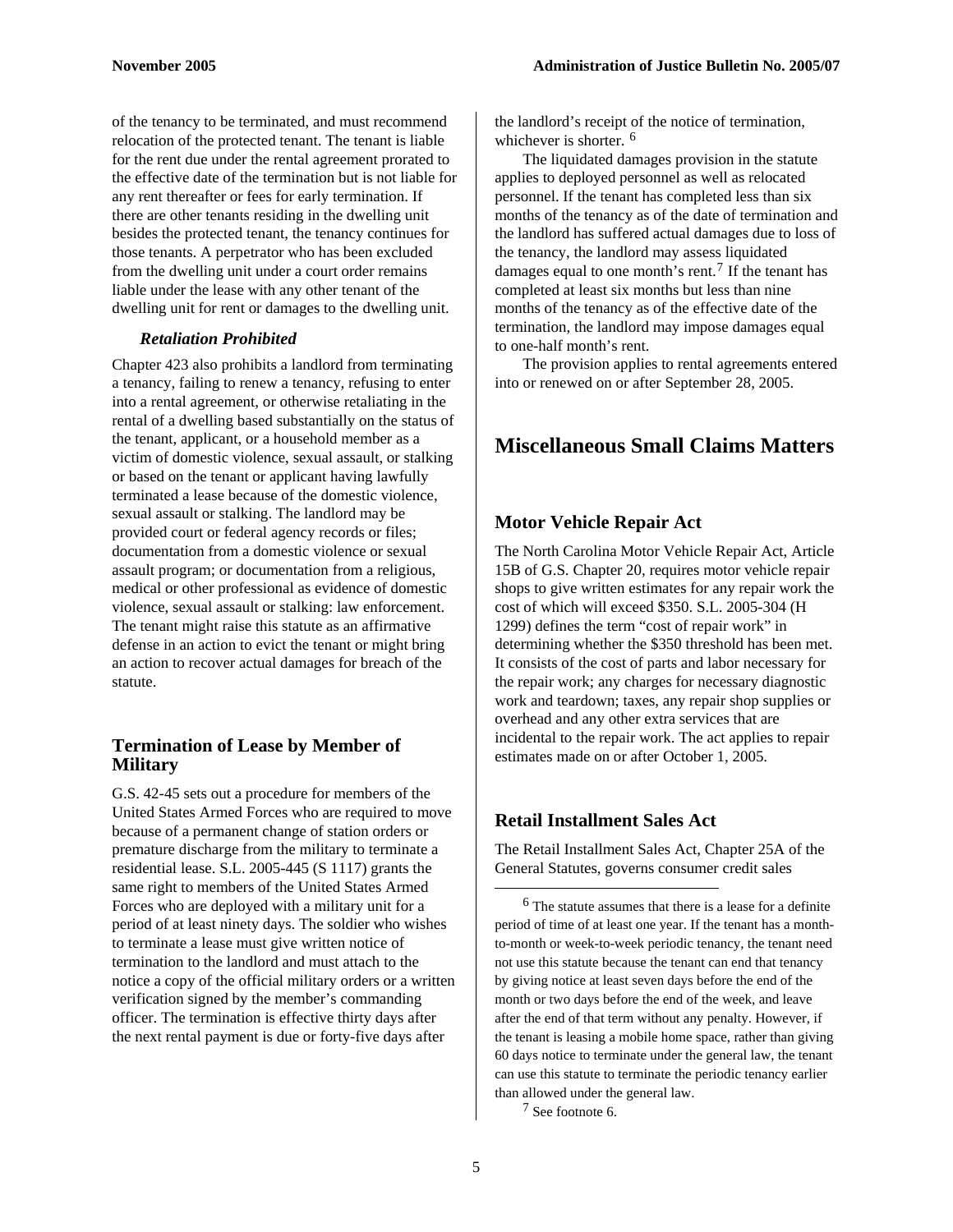between sellers and buyers. It sets the maximum interest rates that can be charged in those contracts and regulates other contractual provisions. S.L. 2005-338 (H 1411) increases the cap for the amount financed to qualify as a consumer credit sale. To qualify as a consumer credit sale (and be covered by the Act) the maximum amount financed is increased from \$25,000 to \$75,000. This law probably will not affect small claims actions because the likelihood that an action would qualify for small claims court when the initial amount financed is over \$25,000 is slim.

#### **Disputed Escrow Money Held by Real Estate Broker**

A real estate broker who holds earnest money under a contract to purchase real estate may not dispense the funds if the sale falls through without the written agreement of the parties or a court order. If the buyer or seller files a lawsuit and the amount of the money is \$5,000 or less that suit may be filed in small claims court. The necessary parties are the buyer and seller, but the real estate broker may be joined as a defendant in the lawsuit. Sometimes the buyer and seller will not agree and neither will file a lawsuit to determine who is entitled to the monies, leaving the real estate broker holding the funds. S.L. 2005-395 (H 1284) allows the real estate broker to deposit the funds ninety days after notice to the buyer and seller with the clerk in the county in which the property for which the monies are being held is located. Once the monies are deposited, the buyer or seller may file a special proceeding with the clerk to determine the rightful ownership of the funds. If no proceeding is filed within one year, the clerk escheats the funds.

#### **Exemptions from Money Judgments**

For the first time since the 1991, the General Assembly in S.L. 2005-401 (H 1176) increased the value of property a judgment debtor may exempt from seizure to satisfy a judgment against the debtor. The new values are:

- In residence, from \$10,000 to \$18,500.
- <span id="page-5-0"></span>• In any property (wild card exemption) from \$3,500 to \$5,000 to the extent of the unused exemption amount under the residence exemption. This provision substantially expands the amount to be exempted under this exception because the previous provision allowed \$3,500 "less any amount of exemption used. " A person who claimed a

residence with \$3,500 equity would not be entitled to claim any wild card exemption under the previous law, but under the new provision, that person would have \$15,000 unused exemption in the residence, and could claim \$5,000 under the wild card exemption.

- In one motor vehicle, from \$1,500 to \$3,000.
- In household furnishings, from \$3,500 to \$5,000, plus \$1,000 for each dependent not to exceed \$4,000 for dependents.
- In tools of the trade, from \$750 to \$2,000.

The act also adds new types of property that may be claimed as exempt. A judgment debtor may exempt up to \$25,000 in a qualified college savings plan; all retirement benefits under retirement plans of states other than North Carolina to the extent that the benefits are exempt under those states (retirement benefits from the State of North Carolina North Carolina already are exempt by statute), and alimony, support, and child support payments or funds that have been received or to which the debtor is entitled to the extent the are reasonably necessary for support of the debtor or the debtor's dependent.

Ch. 401 also modifies G.S. 1C-1601(c) to conform to the court's holding in *Household Finance v. Ellis*, 107 N.C. App. 262, aff'd per curiam, 333 N.C. 785 (1993) that the constitutional exemptions can not be waived by failing to respond to the notice of rights. Although the practice has been for the judgment creditor to serve a copy of the motion to claim exemptions on the debtor along with the notice of rights to claim exemptions, until the enactment of Ch. 401 the statute did not require the service of the motion. The new exemptions and exemption amounts apply to judgments filed on or after January 1, 2006.

## **Domestic Violence**

#### **Domestic Violence Protective Orders**

G.S. 50B-3 provides that the court may grant a domestic violence protective order (ex parte or regular) to bring about a cessation of domestic violence. Appellate court decisions have implied that any relief granted in the order must be supported by facts that the specific relief is necessary to bring about a cessation of violence. $8$  S.L. 2005-423 (S 1029) rewrites the statute to provide that the court (and authorized magistrates) must issue a domestic violence protective order

 <sup>8</sup> Bryant v. Williams, 161 N.C. App. 444 (2003).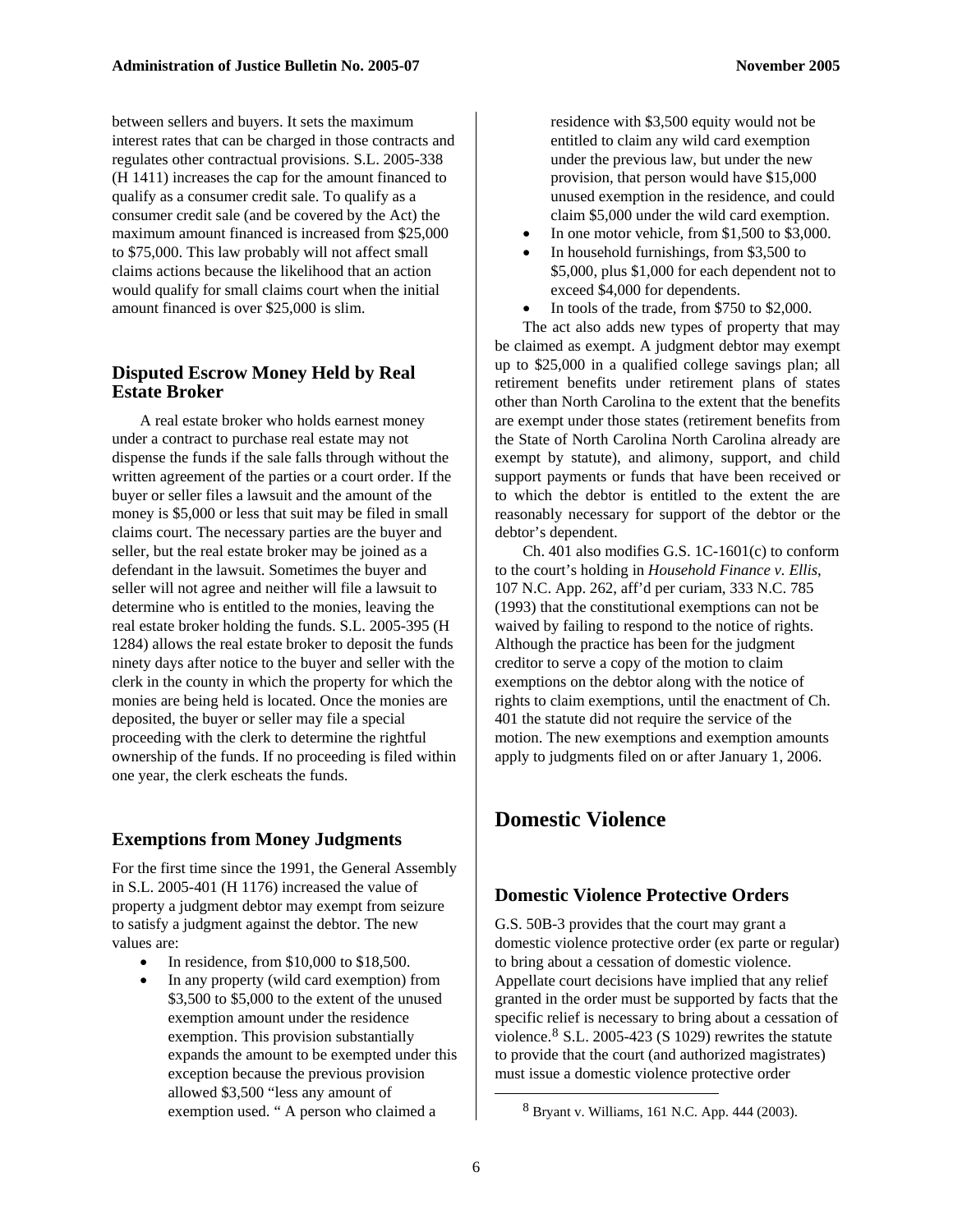restraining the defendant from further acts of domestic violence if the court finds an act of domestic violence has occurred. It authorizes the court to give any relief listed in the statute, eliminating any requirement to show that the specific relief is necessary for a cessation of the violence.

One possible type of relief in a protective order is to direct the defendant to stay away from the child's school. If that relief is granted, Chapter 423 requires the sheriff to deliver a copy of the order to the principal of the school for orders entered on or after October 1, 2005.

The act also provides that renewals of domestic violence orders may be for up to two years.

Under certain circumstances, a judge or magistrate must order a defendant as part of an order of protection to surrender his or her firearms to the sheriff. The defendant may retrieve the firearms after the order is no longer in effective, subject to certain restrictions. Chapter 423 adds a requirement that the defendant is not entitled to retrieve the weapons until there is a final disposition of any pending criminal charges in either State or federal court for crimes committed against the person who is the "subject of the protective order," which is the plaintiff.

#### **Legislative Committee on Domestic Violence**

During the last session, the General Assembly created an interim legislative committee to study and recommend changes to strengthen the State's domestic violence laws. This year S.L. 2005-356 (H 569) creates a permanent sixteen member Joint Legislative Committee on Domestic Violence to make on-going recommendations to reduce domestic violence. The Committee is to examine policies and recommendations of the Domestic Violence Commission, study funding of domestic violence programs, explore new programs, examine law enforcement and judicial responses to domestic violence, and review data collected on domestic violence.

<span id="page-6-0"></span>Chapter 356 also requires the Administrative Office of the Courts, with the Department of Correction, to study the use of Global Positioning Satellite (GPS) technology to track criminal offenders and recommend to the General Assembly a pilot project to use GPS as a condition of pretrial release for domestic violence offenders.

#### **Domestic Violence Victims Get Concealed Weapon Permits**

The General Assembly passed a provision allowing a sheriff to issue a temporary concealed weapon permits to person who are protected by a domestic violence protective order if they are not otherwise prohibited from getting a permit. [S.L. 2005-343 (H 1311)] The clerk must give persons for whom protective orders are issued a copy of an informational sheet explaining their right to apply for a concealed weapon permit. The bill was enacted even though it was opposed by many domestic violence advocates, and the Governor signed the bill after receiving assurances from the Speaker that the provision requiring the clerk to tell victims how to apply for a permit would be removed in a separate bill. However, a bill that would have repealed the section was defeated in the closing hours of the session.<sup>[9](#page-6-0)</sup>

# **Involuntary Commitments**

S.L. 2005-135 (H 1199) amends the involuntary commitment law to conform to the practice in many counties. Physicians and psychologists are not required to personally appear before a magistrate or clerk to initiate an involuntary commitment. They may send a sworn petition to the judicial official in lieu of personally appearing. Rather than sending a hospital employee to the magistrate or clerk's office with the petition, many hospitals have been sending a copy of the petition by facsimile, and if the judicial official issues a custody order, the law enforcement officer who goes to the hospital to take the respondent to the 24-hour facility where he will be held retrieves the original petition and returns it to the clerk's office with the officer's return. The General Assembly specifically authorizes physicians and psychologists to file the affidavits by facsimile so long as the original paper copy is mailed to the clerk or magistrate within five days after the facsimile transmission.

# **Assigning Year's Allowance**

S.L. 2005-225 (S 533) amends G.S. 30-17 to provide that when assigning the \$2,000 allowance to a minor child of a deceased parent, the magistrate no longer

 <sup>9</sup> Amy Gardner, *Domestic Violence Bill Signed,* News & Observer, August 30, 2005; Lynn Bonner, *Weapons Counseling Stays in Bill,* News & Observer, September 1, 2005.